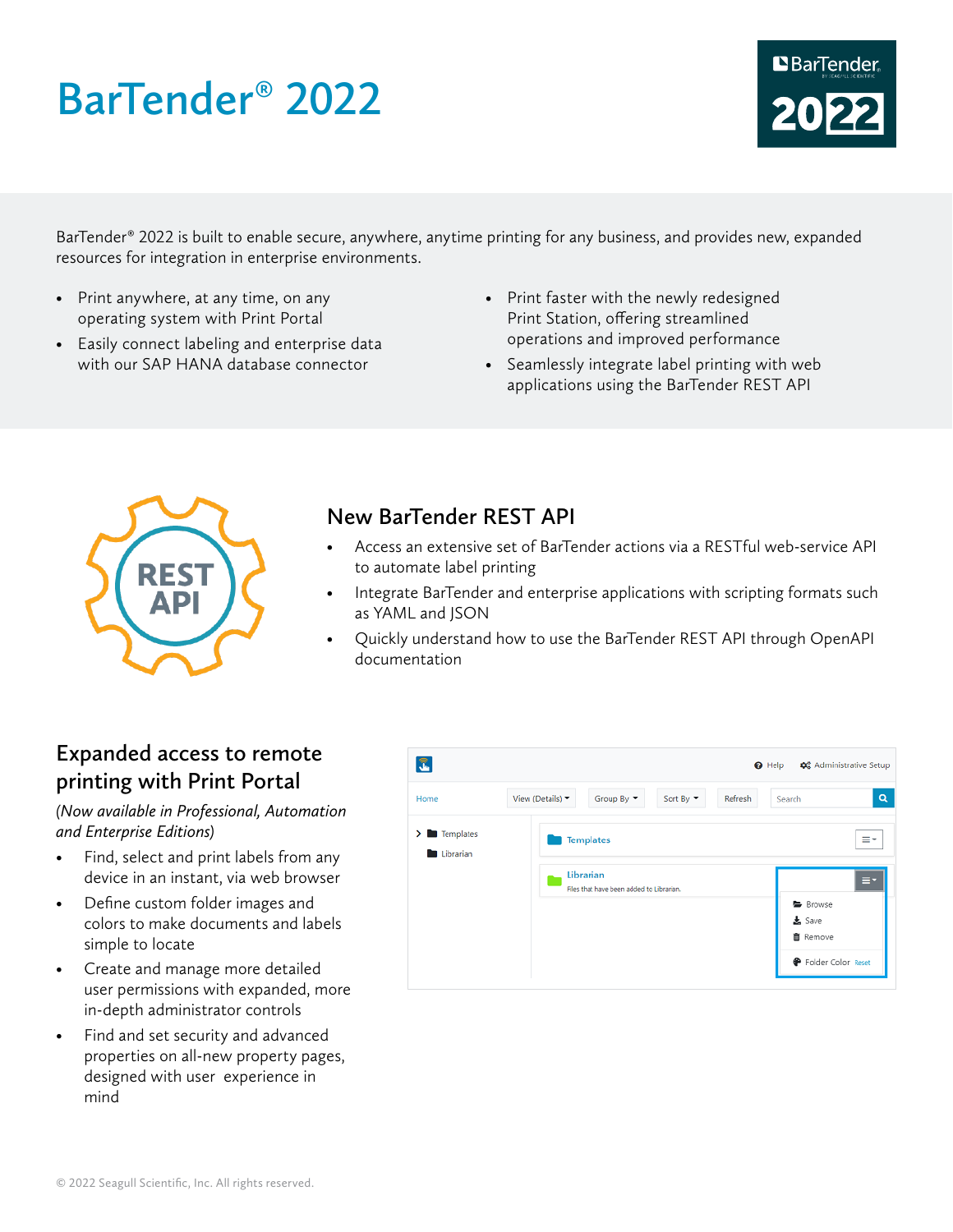# **BarTender**® **2022**



| tщ         | Database Setup Wizard                                                                               | $\times$ |
|------------|-----------------------------------------------------------------------------------------------------|----------|
|            | <b>Select Database Type</b>                                                                         |          |
|            | This wizard enables you to connect to a variety of relational database systems and data file types. |          |
|            | Select the type of database:                                                                        |          |
| ab         | <b>QuickBooks Online</b><br>Supports QuickBooks Online.                                             | ́        |
| <b>SAP</b> | <b>SAP IDoc File</b><br>Supports SAP Intermediate Document (IDoc) files.                            |          |
|            | <b>SAP HANA</b><br>Supports SAP HANA 2.0 SPS 03 and later.                                          |          |
|            |                                                                                                     |          |
|            | Finish<br>$<$ Back<br>Next >                                                                        | Cancel   |

#### **New SAP HANA database connector**

- Connect labeling directly with your data stored in SAP HANA
- Access SAP HANA in the cloud or via onpremises instances
- Support for SAP HANA 2.0 SPS 03 and later Versions

## **Redesigned Print Station**

- Point and click printing: quickly locate and open documents, select printers, enter data and print using Print Station's new, intuitive modern user interface — new grouping and sorting options to help print operators work more efficiently
- Customize the branding of Print Station with your own logos and color schemes to integrate BarTender more seamlessly into your print environment



• Use Print Station to access and advance files through workflow states, and review and approve BarTender documents for production (Enterprise Edition)